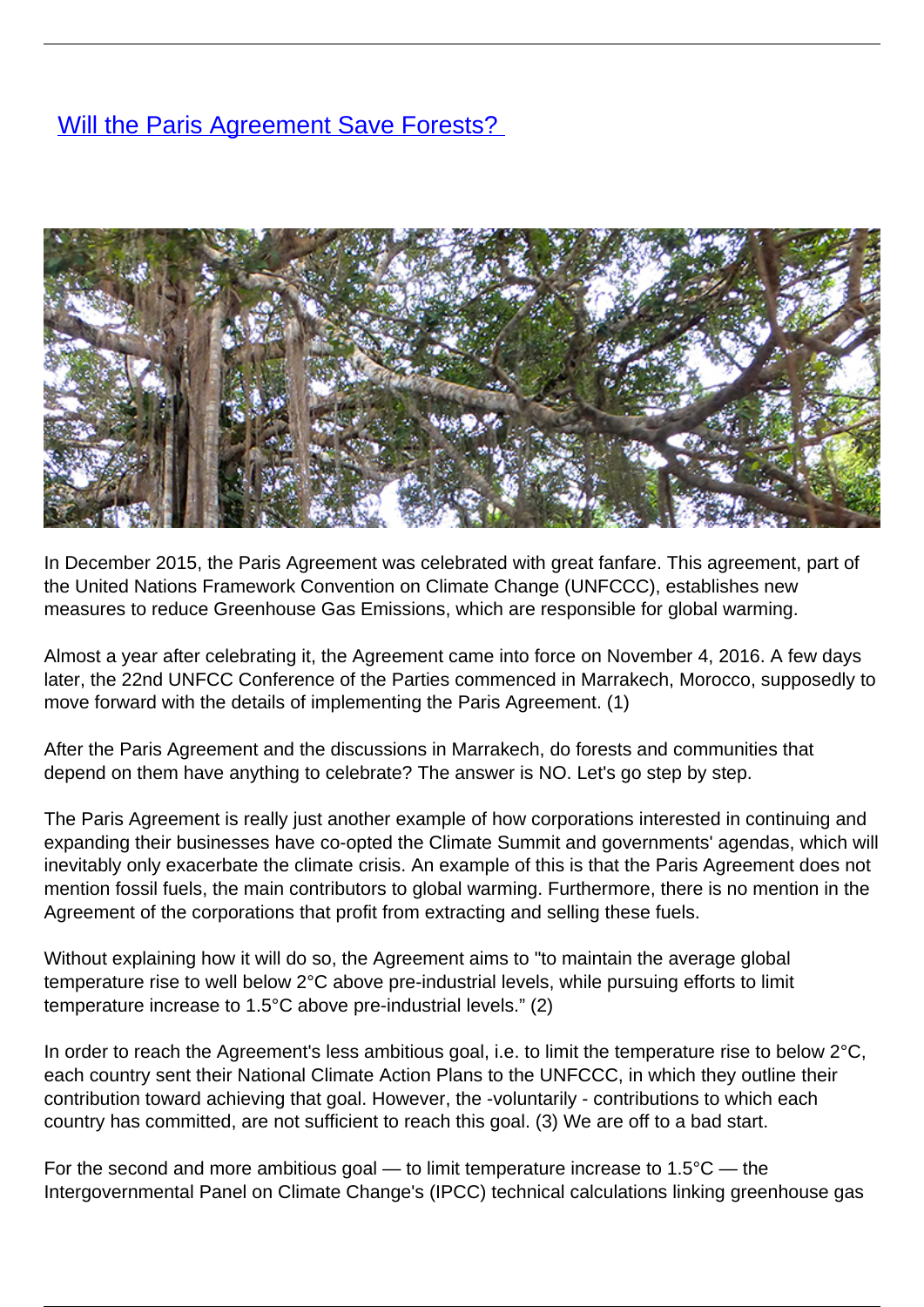concentrations and temperature changes conclude that it is necessary to stop consuming fossil fuels by 2025-2030. They say it is also necessary to use a new technology on a massive scale to absorb carbon dioxide — increase in the concentration of this gas in the atmosphere is causing global warming — through various land sinks, such as trees and the soil. This new proposed technology is known as Negative Emissions. (4) Estimated figures say that to avoid a 1.5°C increase using Negative Emissions technology with trees, it would take 1 billion hectares of land to cover with trees, an area equal to the United States. (5)

Despite repeated warnings, the Agreement does not mention the crucial need to immediately cut emissions from burning fossil fuels down to zero (see also the article 'The Paris Agreement Undermines the Global Campaign to Leave Oil Underground' in this bulletin). It is estimated that in order to avoid a fatal outcome for many of the planet's inhabitants, 80% of known fossil fuel reserves must stay underground. (6) Yet the Paris Agreement, and thus the governments that have signed onto it, do not insist on this point. So how do they plan to make sure temperatures do not rise by more than 2°C?

One of the Agreement's central considerations — or problems — is that the focus is not on reducing emissions but "to undertake rapid greenhouse gas emissions reductions in accordance with best available science, so as to achieve a balance between anthropogenic emissions by sources and removals by sinks of greenhouse gases in the second half of this century." (7) Solutions focus on the creation of so-called land sinks — including forests. This opens the door to carbon offset mechanisms that claim to compensate fossil carbon emissions with increased uptake and storage of carbon in these so-called sinks. Offset mechanisms allow companies or countries with a certain limit on emissions to continue polluting beyond that limit, as long as they pay someone elsewhere to reduce emissions for them. The most well-known emissions offset mechanism is the Clean Development Mechanism (CDM) of the Kyoto Protocol. (8) The message here is very misguided, and also very dangerous for the millions of people who depend on their territories for survival.

Precisely in this proposal lies the central problem of the Paris Agreement: the negation of the difference between fossil carbon and biotic carbon. However for the climate, there is a very important difference between these two kinds of carbon. On the one hand there is carbon emitted from deforestation, for example; this is part of the natural cycle of carbon emitted and absorbed by plants and oceans and which has been circulating in the atmosphere for millions of years. On the other hand, there is carbon released from extracting and burning oil, natural gas or coal. This carbon which was stored underground for millions of years — once released, increases the total amount of carbon (dioxide) in the atmosphere. Even though plants and oceans can absorb some of this additional carbon introduced into the atmosphere, they do so temporarily. For example, when there is a fire, or when a tree dies, the CO2 is emitted again and returns to the atmosphere. (9)

## Forgotten Arguments

Forests were excluded from the Kyoto Protocol's carbon offset mechanisms (mainly the CDM) for several reasons: (a) it is impossible to accurately measure how much carbon is stored in forests, and this amount changes constantly, (b) the carbon market failed to address the factors driving deforestation; carbon offset projects only push the destruction to other locations outside the project area, (c) the CDM rules would create perverse incentives, among others because the FAO definition of forests was used. This definition confuses forests with plantations and thus, the inclusion of "forests" would have created a new subsidy for the expansion of monoculture tree plantations; (d) forests only store carbon temporarily and this carbon can be released at any time due to natural or social processes. This non-permanence of carbon in trees causes many complications for the carbon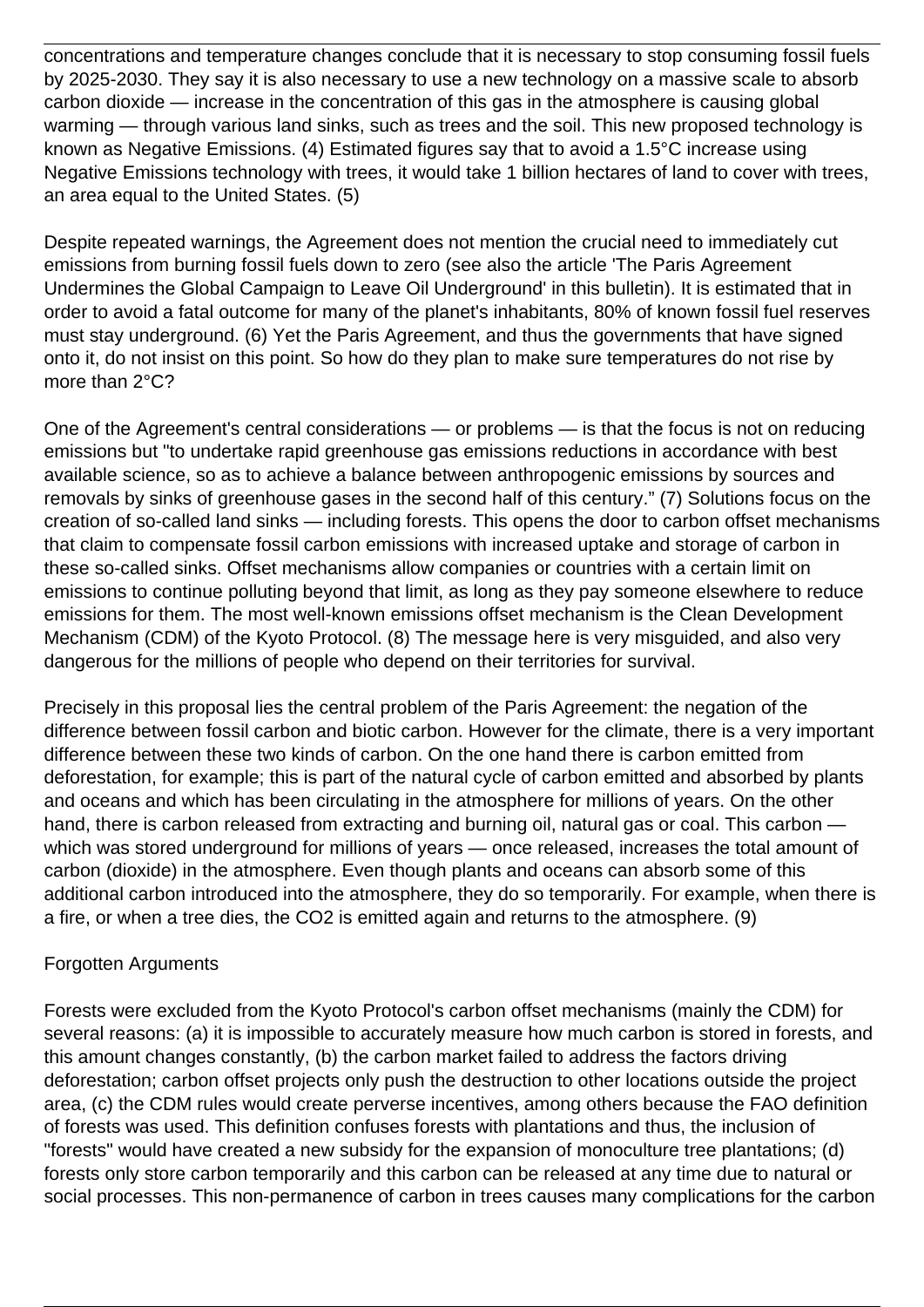market: if the carbon in trees is released, the carbon credit buyer can no longer say their fossil fuel emissions have been offset. (10)

The arguments which so far have been valid to exclude REDD projects (Reducing Emissions from Deforestation and Forest Degradation) from carbon offset mechanisms like the CDM are still valid. Nonetheless, governments seem to have forgotten them.

Despite the fact that governments excluded forests from the Kyoto Protocol's carbon trading mechanisms, those interested in doing business with REDD made sure it got on the official agenda of the UNFCCC. Because they wanted to offset their emissions or because they had REDD projects to offer, they created a voluntary market, parallel to the formal negotiations of the UNFCCC. With this voluntary market for REDD projects, governments and polluting companies, along with large conservation organizations, created pressure for REDD to be included in the "official" UN mechanisms. There is sufficient evidence that these voluntary projects and initiatives, financed by the World Bank's carbon market and by the UN itself (UN-REDD), have been a bad idea; a bad idea for the climate, since emissions continue to increase; a bad idea for forests which continue to be destroyed; and a bad idea for communities who depend on forests. The Paris Agreement eliminates the separation between voluntary markets and the carbon market created by the UNFCCC.

Ignoring all this evidence showing that including forests in carbon markets is a bad idea, REDD was recognized in the Paris Agreement, including as part of the new carbon trading mechanisms the Paris Agreement includes. The purchase and sale of carbon credits can now occur between countries in the North and the South but also between two countries in the global South. The consequences of this decision are worsened by the fact that now, under the Agreement, countries in the global South  $\cdot$ with their large forest areas—have reduction goals to meet (voluntarily). Many have included reducing forest loss in their national plans to reduce emissions. Each country must now develop a transparent and reliable mechanism to guarantee that the reductions accounted for in the national carbon balance that all countries now have to prepare under the Paris Agreement, are not counted twice. Such double-counting could happen if provinces, municipalities or states within the country have accepted private REDD+ projects or programs that sell carbon credits on the voluntary carbon market. Counting the same reduction twice would mean the concentration of carbon dioxide in the atmosphere will be higher than the UN accounting balances suggest. In addition to the risk of counting the same reduction twice, the reality is that reductions from such carbon offset projects are always hypothetical: it is neither possible to predict what would have happened to the forest, nor is it possible to adequately calculate the amount of carbon contained in a forest. (11)

An Uncertain Future for Forests and Communities

REDD projects implemented to date have shown not only that REDD is a false solution to climate change, they have created a number of problems for local communities that have traditionally lived in forests. These problems include: lack of consultation, lack of information prior to the setting up a REDD project, and the imposition of severe restrictions on communities' use of the forest. These REDD projects also undermine communities' rights and control over their forests. This is exposed in a review of over 24 REDD activities implemented in Latin America, Asia and Africa. (12)

REDD has been unable to curb the climate crisis and the causes of deforestation. REDD has also been unable to improve the lives of forest-dependent communities. But those who signed onto the Paris Agreement remembered none of this.

(1) The UN climate talks in Marrakesh brought no significant progress in defining a road map for the